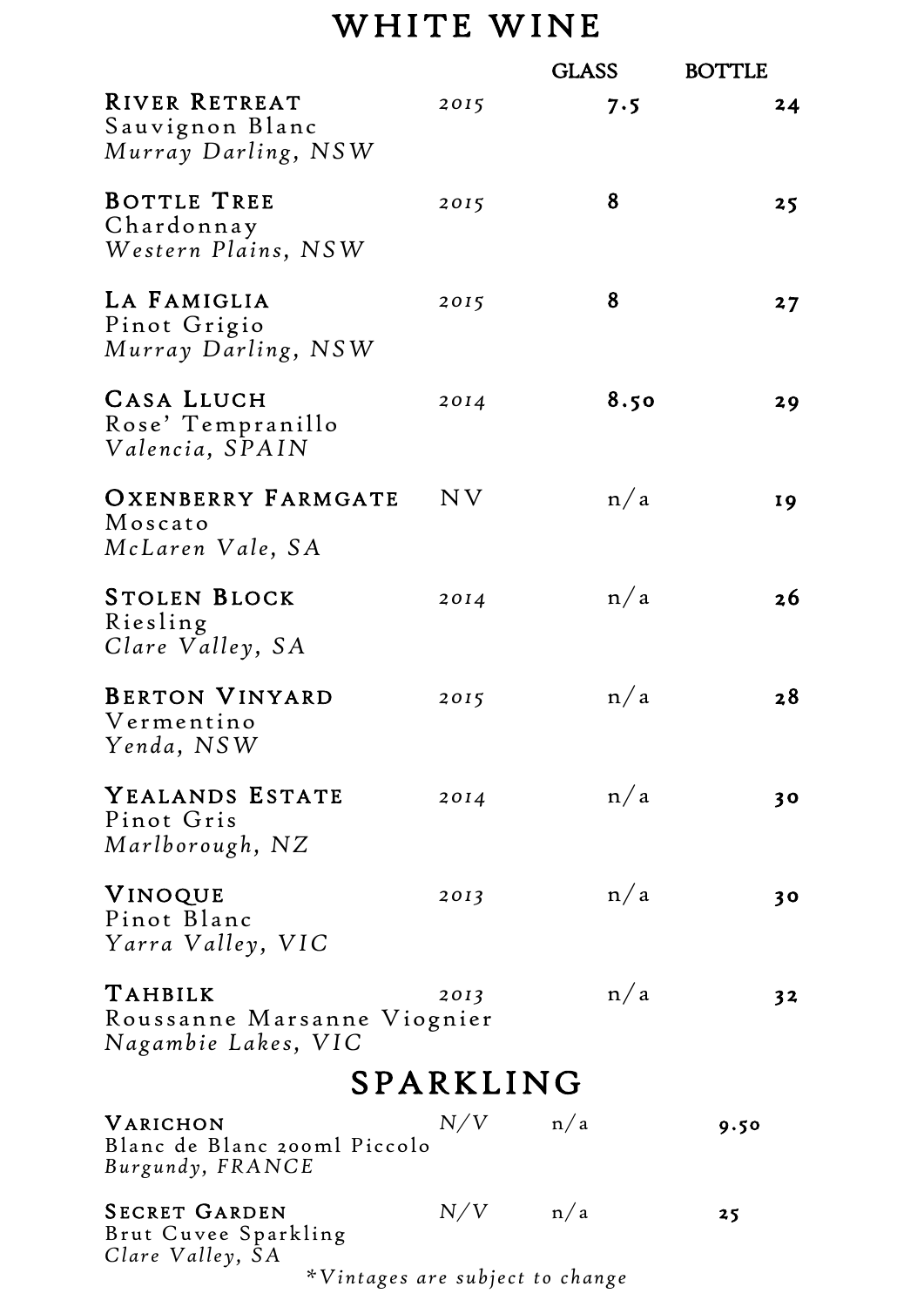# RED WINE

|                                                                         |      | <b>GLASS</b> | <b>BOTTLE</b>  |
|-------------------------------------------------------------------------|------|--------------|----------------|
| <b>RIVER RETREAT</b><br>Shiraz<br>Murray Darling, NSW                   | 2014 | 7.50         | 25             |
| VISTAMAR<br>Cabernet Sauvignon<br>Rapel Valley, CHILE                   | 2013 | 8            | 28             |
| EL TOCADOR<br>Grenache<br>Carinena, SPAIN                               | 2012 | 8.50         | 29             |
| <b>EXCUSE MY FRENCH</b><br>Pinot Noir<br>Languedoc, FRANCE              | 2013 | 9            | 30             |
| RADIO BOKA<br>Tempranillo<br>Valencia, SPAIN                            | 2014 | n/a          | 26             |
| HEAD OVER HEELS<br>Cabernet Merlot<br>Yenda, NSW                        | 2014 | n/a          | 26             |
| PIMPALA ROAD<br>Shiraz<br>McLaren Vale, SA                              | 2012 | n/a          | 30             |
| <b>SCHILD ESTATE</b><br>Grenache Mourvedre Shiraz<br>Barossa Valley, SA | 2013 | n/a          | 32             |
| <b>MASSONI MERLOT</b><br>Merlot<br>Pyrenees Region, VIC                 | 2012 | n/a          | 3 <sup>6</sup> |
| <b>SEE SAW</b><br>Shiraz Mourvedre<br>Orange, NSW                       | 2013 | n/a          | 36             |
| THREE BRIDGES<br>Duriff<br>Riverina, NSW                                | 2013 | n/a          | 38             |
| GIPSIE JACK<br>Shiraz Cabernet<br>Langhorne Creek, SA                   | 2012 | n/a          | 40             |
| THE JED<br>Malbec<br>Mendoza, ARGENTINA                                 | 2013 | n/a          | 40             |

*\*Vintages are subject to change*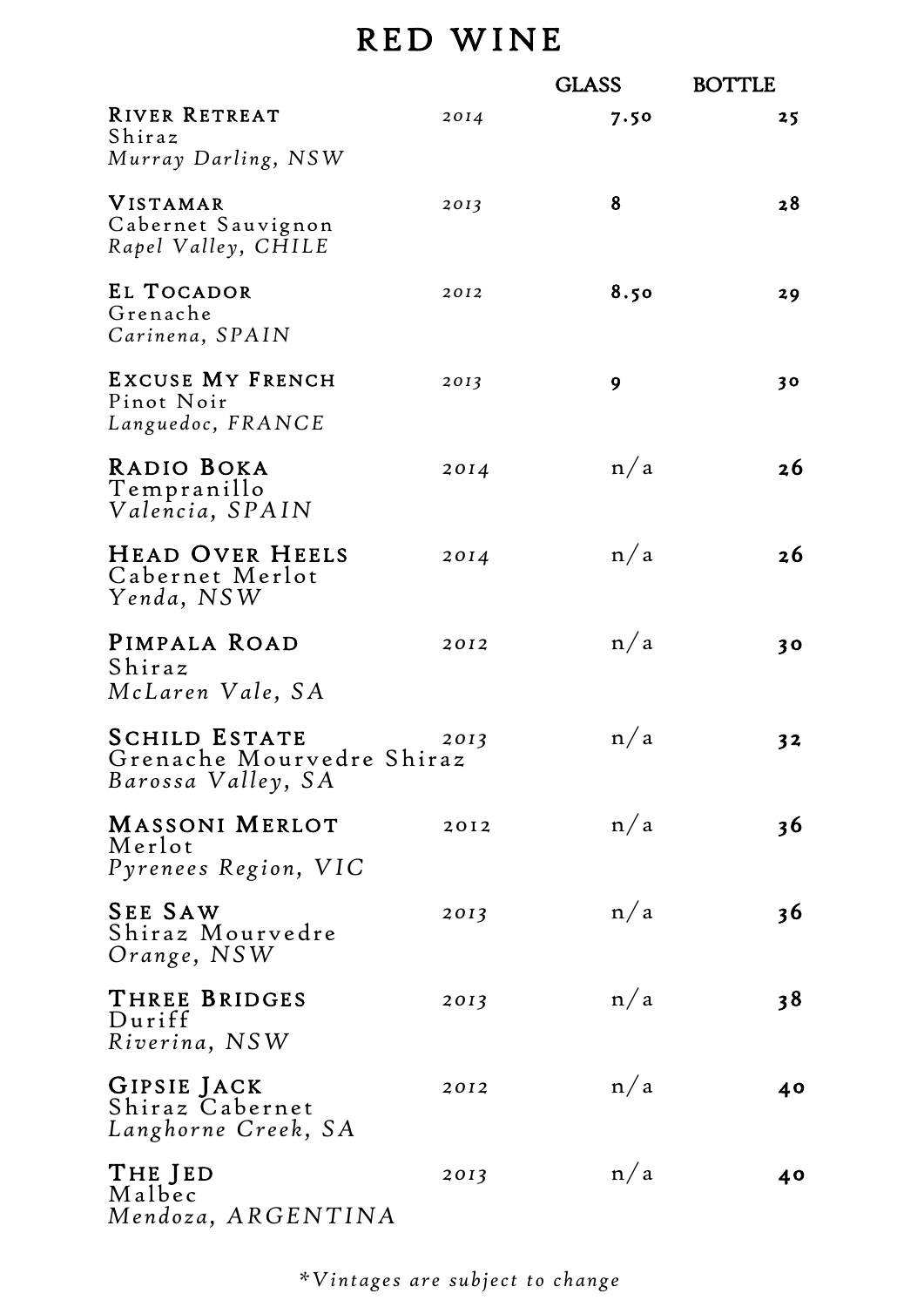# BEERS/CIDER

| MOUNTAIN GOAT - Hightail Ale      |                |
|-----------------------------------|----------------|
| 150 LASHES - Pale Ale             | 8              |
| WICKED ELF - Witbier              | 9              |
| KNAPPSTEIN- Reserve Lager         | IO             |
| FERAL- Hop Hog Indian Pale Ale    | IO             |
| BAROSSA CIDER CO. - Apple Cider   | 7              |
| PERONI                            | $\overline{7}$ |
| <b>PURE BLONDE</b>                |                |
| CORONA                            |                |
| <b>JAMES BOAGS PREMIUM LIGHTS</b> |                |
|                                   |                |

# BRANDY, COGNAC, FORTIFIED & STICKY

| TREVOR JONES, Sticky Boots<br>Barossa Valley, South Australia         | 7  |
|-----------------------------------------------------------------------|----|
| GALWAY PIPE, Grand Tawny Port<br>South Australia                      | 7  |
| CAMPBELLS, Muscat<br>Rutherglen, South Australia                      | 8  |
| HENNESSY, VS Cognac<br>Cognac, France                                 | 8  |
| CHATELLE NAPOLEAN, VSOP Brandy<br>France                              | 8  |
| SEPPELTSFIELD Para DP90 Rare Tawny<br>Barossa Valley, South Australia | IO |
| CAMPBELLS Rutherglen Topaque<br>Rutherglen, South Australia           | IO |
| <b>COURVOISIER VSOP Cognac</b><br>Cognac, France                      | II |
| ST AGNES XO Very Old Brandy<br>McLaren Vale, South Australia          | 11 |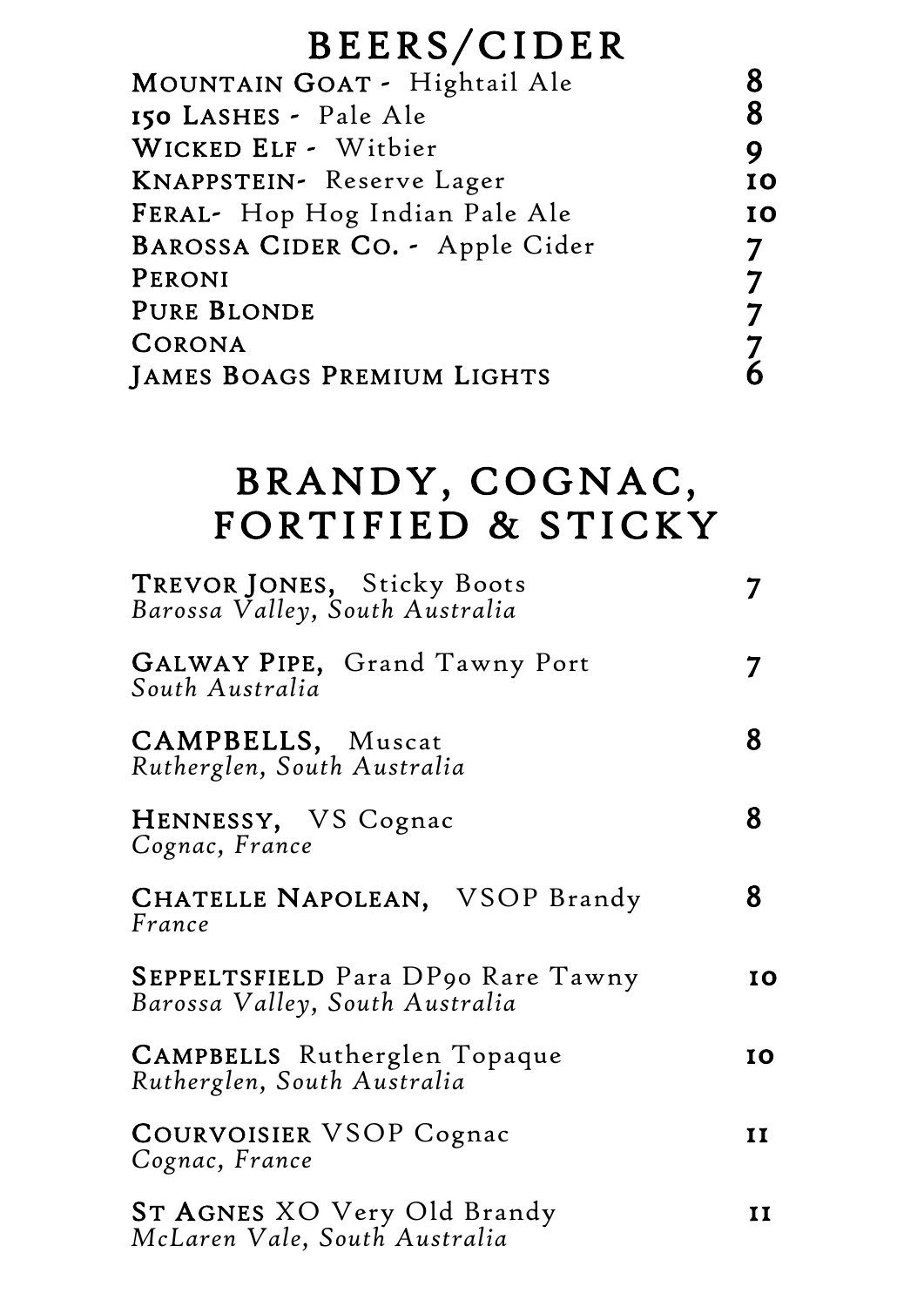# \$12 COCKTAILS

#### DAQUIRI

BACARDI, TRIPLE SEC & LIME JUICE

# FRESH FRUIT DAQUIRIS

BACARDI, TRIPLE SEC & LIME JUICE RASPBERRY / STRAWBERRY / MANGO

### COSMOPOLITAN

VODKA, COINTREAU & CRANBERRY WITH A HINT OF LIME

#### JAPANESE SLIPPER

MIDORI, TRIPLE SEC & LIME

#### MOSCOW MULE

VODKA, LEMON, GINGER BEER AND FRESH MINT

#### MARTINI

GIN OR VODKA & VERMOUTH CLASSIC/ DIRTY/ DRY

#### MARGERITA

TEQUILA, COINTREAU & LIME

#### COCONUT & MANGO FLIP

MOHALA, MALIBU & MANGO JUICE

#### SINGAPORE SLING

I

GIN, CHERRY BRANDY, BITTERS, LIME & BENEDICTINE

#### MOJITO

BACARDI, FRESH LIME & MINT